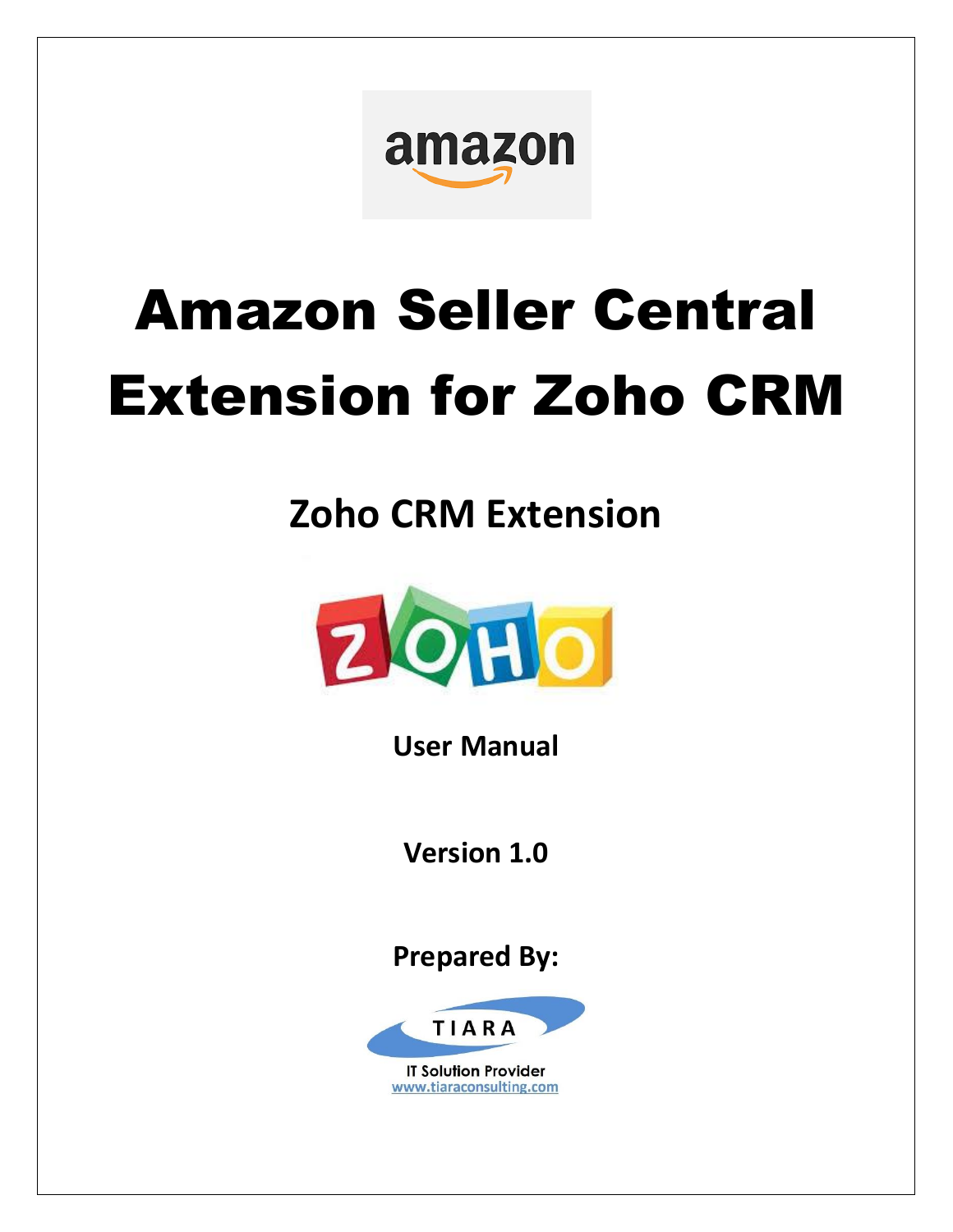

# **TABLE OF CONTENTS**

| 1.1. |  |
|------|--|
| 1.2. |  |
| 1.3. |  |
| 2.   |  |
| 2.1. |  |
| 2.2. |  |
| 2.3. |  |
| 2.4. |  |
| 2.5. |  |
| 2.6. |  |
| 2.7. |  |
|      |  |

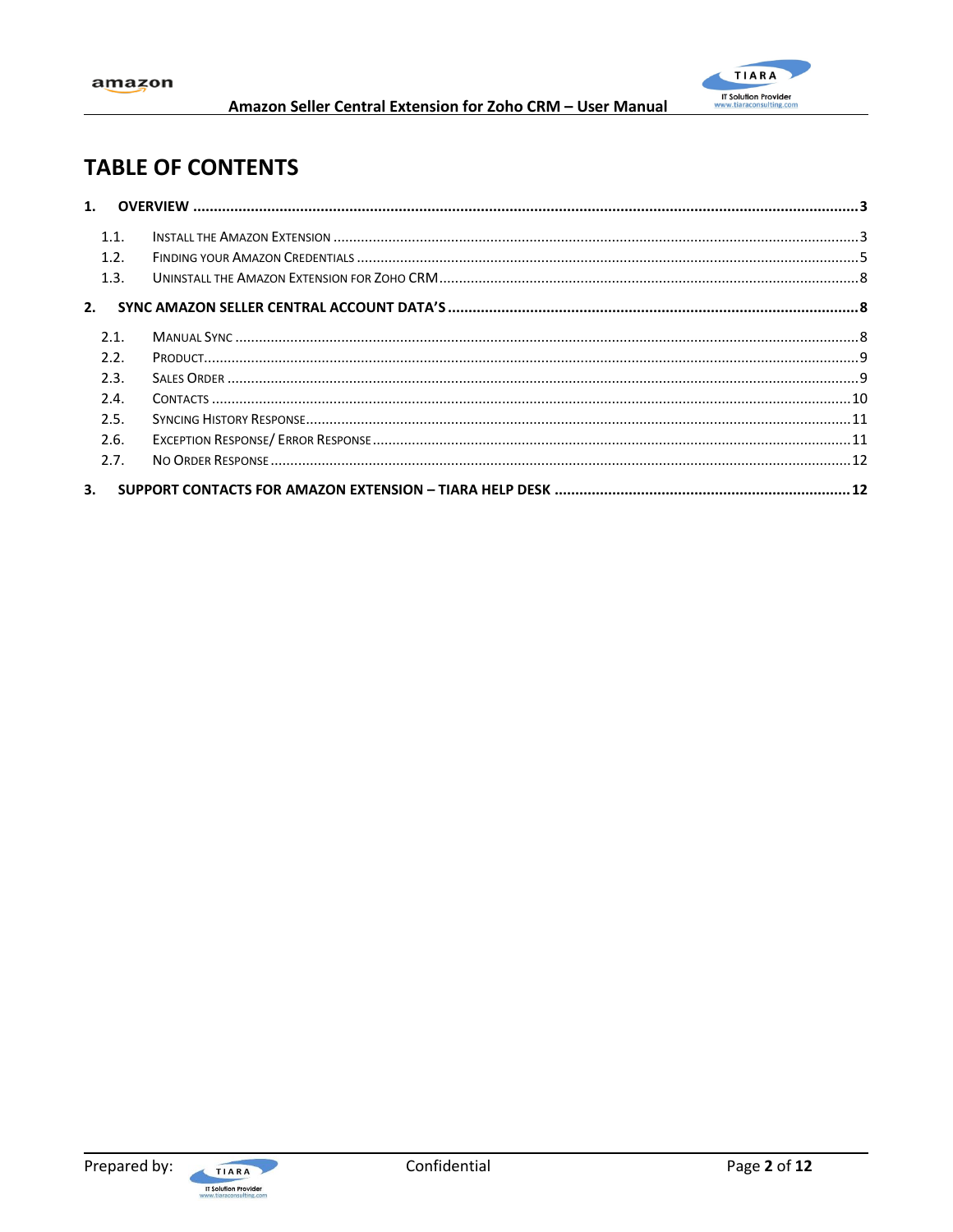

# Amazon – Zoho CRM Extension: User Manual

### <span id="page-2-0"></span>1. Overview

Amazon Corporation is an American electronic commerce and cloud company. **Amazon** is a Zoho CRM Extension developed by Tiara, a Zoho Alliance Partner, and available in Zoho Marketplace for all Zoho users to deploy as an extension for Zoho CRM. This extension syncs the Amazon seller account data's like Customer Details, Product Details and Sales Order Details. Once the data is sync, the record will create and update data in Zoho CRM.

#### <span id="page-2-1"></span>1.1. Install the Amazon Extension

The extension is found in the Zoho Marketplace from where it can be installed or it can be installed from a Zoho CRM account as well. Steps to install the extension from a Zoho CRM account is mentioned below.

You can either go to the Zoho [Marketplace](http://marketplace.zoho.com/crm/shopify) and install the Amazon extension or log in to your Zoho CRM account and install.

#### **To install the Amazon extension from Zoho CRM**:

- ❖ Go to **Setup** → **Marketplace** → **All**. By default, all the Zoho extensions currently installed within your Zoho CRM account are listed. Go to "**All Extensions" tab** to viewall the available extensions.
- ❖ Click **All Extensions,** browse/search for *Amazon*, locate and click on the extension. The details about the extension will be shown as per screenshot below.
- ❖ Check the *'Agree to the Terms of Service'* and Click **Install.**
- ❖ Make sure you check the "Agree to the *Terms of Service" checkbox* and click **Install**.

| amazon | <b>Amazon Extension</b>                                                                                     |         |
|--------|-------------------------------------------------------------------------------------------------------------|---------|
|        | Do you want to install the extension shared by crm.partner@tiaraconsulting.com?<br><b>Extension Details</b> |         |
|        | : Amazon Extension<br>Name                                                                                  |         |
|        | Version : 40                                                                                                |         |
|        | O<br>I have agreed to the Terms of Service.                                                                 | Install |

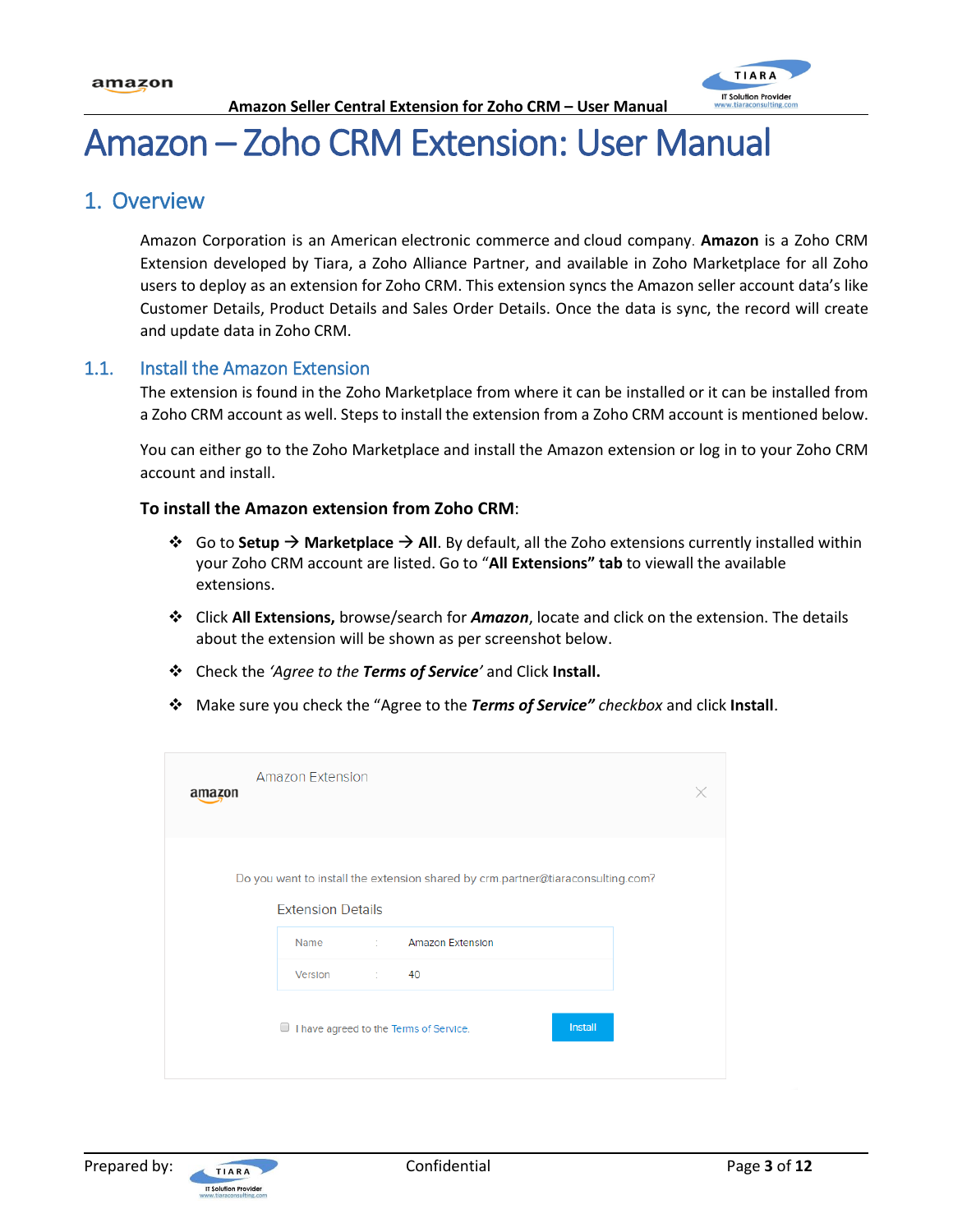

❖ Select the users / profiles for which the extension needs to be installed and click '**confirm'**.

| <b>All Extensions</b> | $\mathbf{\hat{v}}$ Select the users / profiles for which the extension needs to be installed and click 'co<br>Installed<br>Updates |  |
|-----------------------|------------------------------------------------------------------------------------------------------------------------------------|--|
| amazon                | <b>Amazon Extension</b>                                                                                                            |  |
|                       | <b>Choose Users/ Profiles</b><br>$^{\circ}$<br>Install for admins only                                                             |  |
|                       | $\circ$<br>Install for all users<br>$\circ$<br>Choose profiles                                                                     |  |
|                       | Confirm<br>$\leq$ Back                                                                                                             |  |

❖ Provide the *credentials* of the Amazon account and click **Save**.

| Amazon Extension<br>amazon |              |
|----------------------------|--------------|
| <b>Extension Settings</b>  |              |
| Aws Accesskey              |              |
| Seller ID                  |              |
| Secret Key                 |              |
| <b>MWS Authtoken</b>       |              |
| MarketplaceID 1            |              |
| MarketplaceID 2            |              |
| MarketplaceID 3            |              |
|                            |              |
|                            | Save<br>Skip |

**Note:** Please refer section 1.2 to know how to get the Amazon credentials

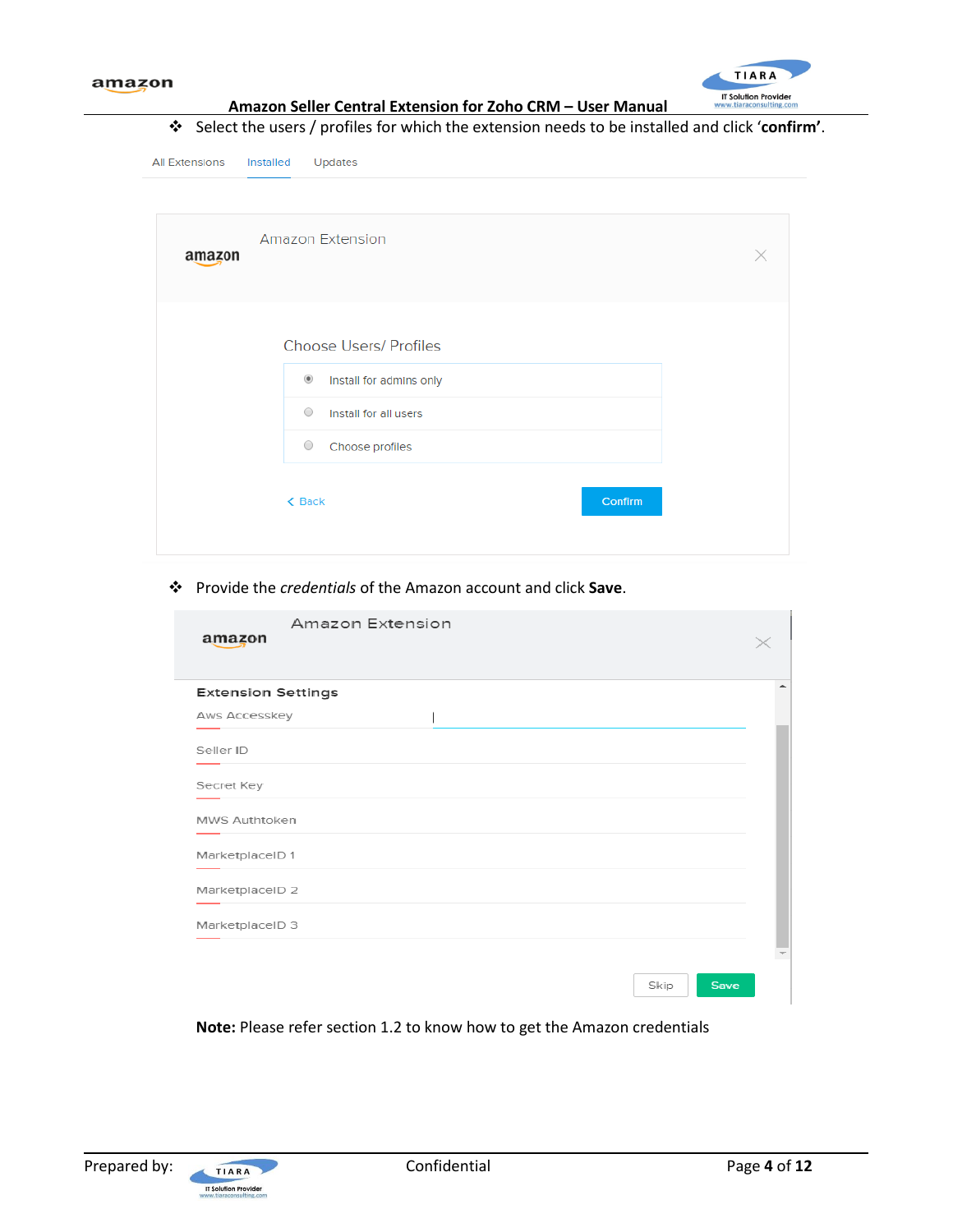

#### <span id="page-4-0"></span>1.2. Finding your Amazon Credentials

To activate the Amazon Extension, the below mentioned credentials are mandatory. This section explains each of the credential information that has to be entered while installing the extension as shown in the screenshot. In this section, each of the Amazon credential fields and how to obtain the data from your paid Amazon seller account are explained.

#### ❖ **Seller ID**

Login to the Amazon seller account

- Go to **Settings** → **User Permissions**.
- Under Amazon MWS Developer Permissions → Your Account Information, Seller ID value will be available.

#### Amazon MWS Developer Permissions

```
Use the Amazon MWS Developer Permissions to view which developers have access to your account, and revoke their access if necessary. Learn more
```

| <b>Your Account Information</b>                                    |                                  |                              |                   |                        |                                    |                          |  |  |
|--------------------------------------------------------------------|----------------------------------|------------------------------|-------------------|------------------------|------------------------------------|--------------------------|--|--|
|                                                                    | Seller ID:                       |                              |                   |                        |                                    |                          |  |  |
|                                                                    | Developer Access Renewal Enabled |                              |                   |                        |                                    |                          |  |  |
|                                                                    |                                  |                              |                   |                        |                                    |                          |  |  |
| <b>Current Authorizations</b>                                      |                                  |                              |                   |                        |                                    |                          |  |  |
| <b>Developer ID</b>                                                | Developer Nickname               | Authorization date           | Date last renewed | Access expiration date | <b>MWS</b><br>Auth<br><b>Token</b> | <b>Action</b>            |  |  |
| 7681-2387-9353                                                     | <b>Tiara Consulting (You)</b>    | Jan 28, 2018 10:16:12 PM PST |                   |                        |                                    | View your<br>credentials |  |  |
| Showing 1-1 of 1 item(s)                                           |                                  |                              |                   |                        |                                    |                          |  |  |
| 10 results per page v                                              |                                  |                              |                   |                        |                                    |                          |  |  |
| <b>Authorize a Developer</b><br><b>Edit your developer profile</b> |                                  |                              |                   |                        |                                    |                          |  |  |
| <b>Authorization history</b>                                       |                                  |                              |                   |                        |                                    |                          |  |  |
| Currently there are no revoked authorizations.                     |                                  |                              |                   |                        |                                    |                          |  |  |

#### ❖ **AWS Access Key and Secret Key:**

To get the **AWS Access Key** and **Secret Key**, please login to your Amazon Seller Central account and follow the below steps.

- Go to **Login Amazon Seller Central** → **Settings** → **User Permissions**.
- Under **Amazon MWS Developer Permissions,** click on **View Your Credentials**.

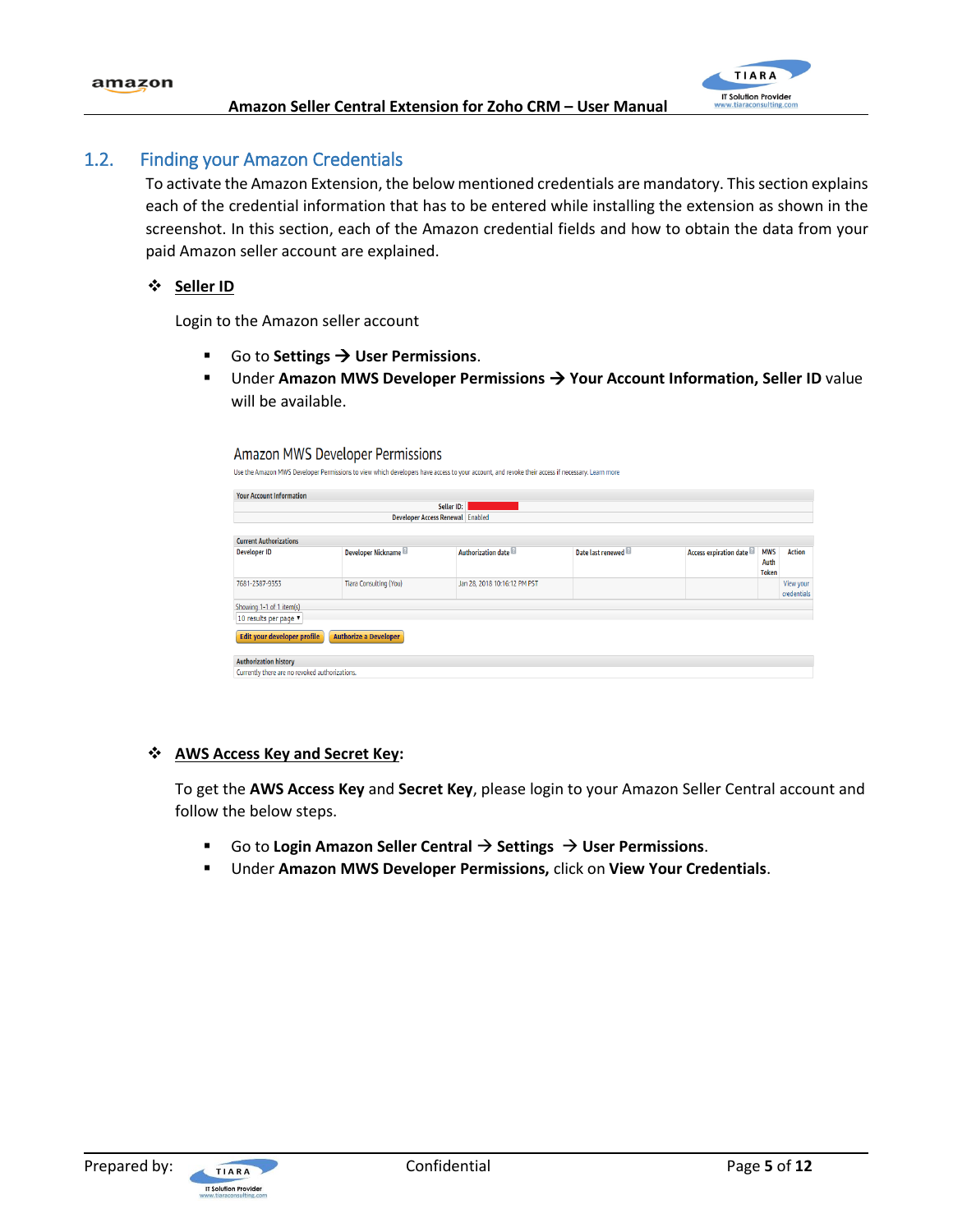

#### Amazon MWS Developer Permissions

Use the Amazon MWS Developer Permissions to view which developers have access to your account, and revoke their access if necessary. Learn more

| <b>Your Account Information</b>                |                               |                                  |                   |                        |                                                     |
|------------------------------------------------|-------------------------------|----------------------------------|-------------------|------------------------|-----------------------------------------------------|
|                                                |                               | Seller ID: A2X13Y83S7WGYA        |                   |                        |                                                     |
|                                                |                               | Developer Access Renewal Enabled |                   |                        |                                                     |
|                                                |                               |                                  |                   |                        |                                                     |
| <b>Current Authorizations</b>                  |                               |                                  |                   |                        |                                                     |
| <b>Developer ID</b>                            | Developer Nickname            | Authorization date               | Date last renewed | Access expiration date | <b>MWS</b><br><b>Action</b><br>Auth<br><b>Token</b> |
| 7681-2387-9353                                 | <b>Tiara Consulting (You)</b> | Jan 28, 2018 10:16:12 PM PST     |                   |                        | View your<br>credentials                            |
| Showing 1-1 of 1 item(s)                       |                               |                                  |                   |                        |                                                     |
| 10 results per page v                          |                               |                                  |                   |                        |                                                     |
| Edit your developer profile                    | <b>Authorize a Developer</b>  |                                  |                   |                        |                                                     |
| <b>Authorization history</b>                   |                               |                                  |                   |                        |                                                     |
| Currently there are no revoked authorizations. |                               |                                  |                   |                        |                                                     |

▪ **Your Developer Account Information** screen pops up and the **AWS Access Key and Secret Key** values are displayed in the pop-up window.

| mation                                   |                                    | Seller ID: A2X13Y83S7WGYA |                        |
|------------------------------------------|------------------------------------|---------------------------|------------------------|
|                                          | Developer Access Renewal Enabled   |                           |                        |
| ions                                     | Your Developer Account Information | $\overline{\mathbf{x}}$   |                        |
|                                          | Your Developer Keys                |                           | Access expiration date |
|                                          | AWS Access Key ID:                 |                           |                        |
| em(s)                                    | Secret Key:                        | <b>Hide</b>               |                        |
| ge ▼                                     | <b>Status</b>                      | Enabled                   |                        |
| per profile                              | Aut                                | OK                        |                        |
| <b>Dry</b><br>no revoked authorizations. |                                    |                           |                        |
|                                          |                                    |                           |                        |

#### ❖ **MWS Authtoken and Marketplace ID:**

To get the **MWS AuthToken** and **Marketplace ID**, please login to your Amazon Seller Central account and follow the below steps.

- Go to Login Amazon Seller Central → Settings → User Permissions.
- Under **Amazon MWS Developer Permissions**, click on **Authorize a Developer**.

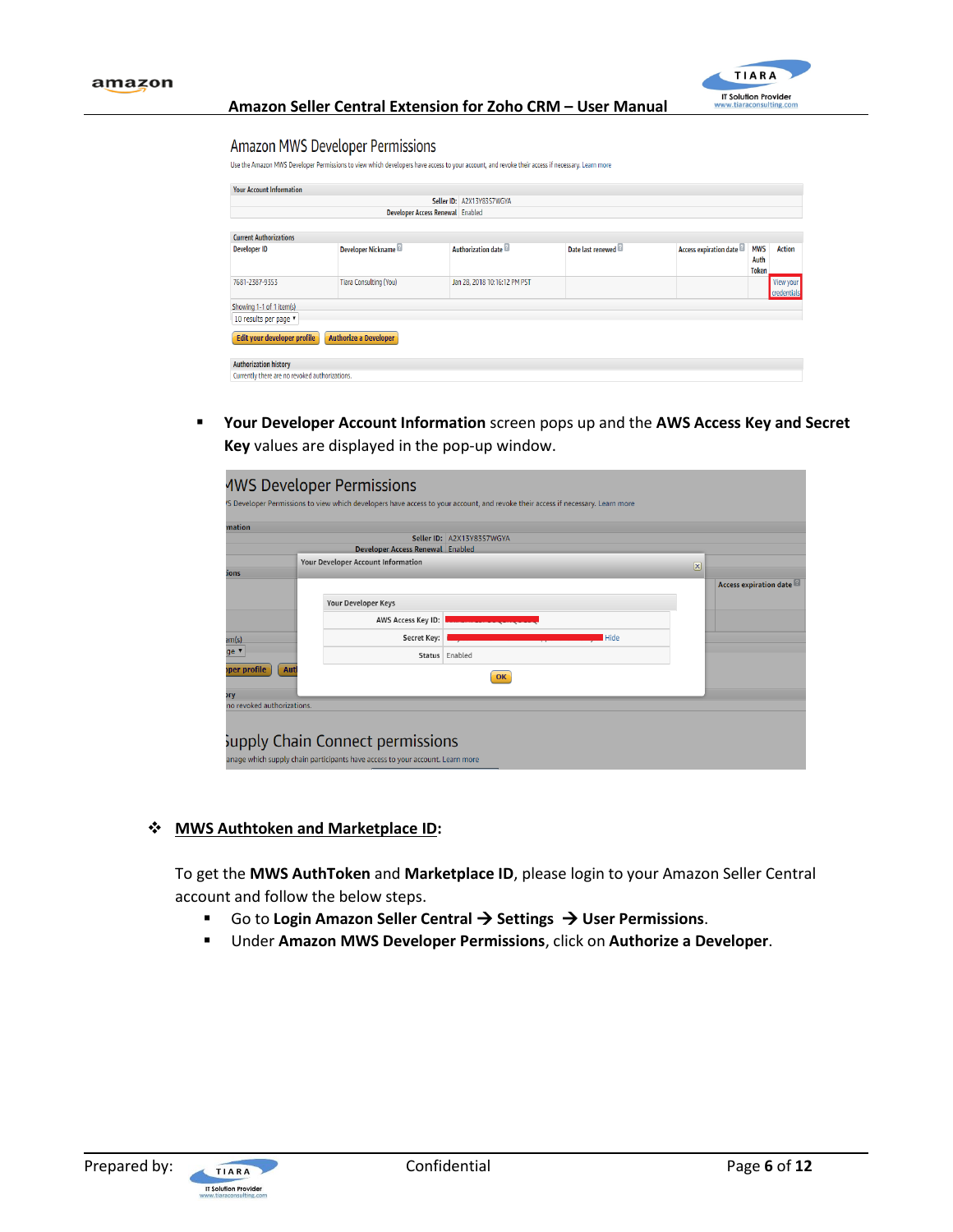

#### Amazon MWS Developer Permissions

Use the Amazon MWS Developer Permissions to view which developers have access to your account, and revoke their access if necessary. Learn more

| <b>Your Account Information</b>                      |                                  |                                  |                   |                        |                                              |
|------------------------------------------------------|----------------------------------|----------------------------------|-------------------|------------------------|----------------------------------------------|
|                                                      |                                  | Seller ID:                       |                   |                        |                                              |
|                                                      |                                  | Developer Access Renewal Enabled |                   |                        |                                              |
|                                                      |                                  |                                  |                   |                        |                                              |
| <b>Current Authorizations</b>                        |                                  |                                  |                   |                        |                                              |
| Developer ID                                         | Developer Nickname <sup>12</sup> | Authorization date               | Date last renewed | Access expiration date | <b>MWS</b><br>Action<br>Auth<br><b>Token</b> |
| 7681-2387-9353                                       | <b>Tiara Consulting (You)</b>    | Jan 28, 2018 10:16:12 PM PST     |                   |                        | View your<br>credentials                     |
| Showing 1-1 of 1 item(s)                             |                                  |                                  |                   |                        |                                              |
| 10 results per page v<br>Edit your developer profile | <b>Authorize a Developer</b>     |                                  |                   |                        |                                              |
| <b>Authorization history</b>                         |                                  |                                  |                   |                        |                                              |
| Currently there are no revoked authorizations.       |                                  |                                  |                   |                        |                                              |

▪ Provide the Amazon developer's name and ID and click on **Next**.

| amazon services   | Hello Tisra Consulting (Not Tiara Consulting?) |  |
|-------------------|------------------------------------------------|--|
|                   |                                                |  |
|                   | Amazon Marketplace Web Service (Amazon MWS)    |  |
| Developer's Name: |                                                |  |
| Developer ID:     | For example: 1234-1234-1234 or 123412341234    |  |
|                   |                                                |  |
|                   |                                                |  |

▪ **MWS Authtoken** and **Marketplace ID** will be displayed in a window as shown in the screenshot below.

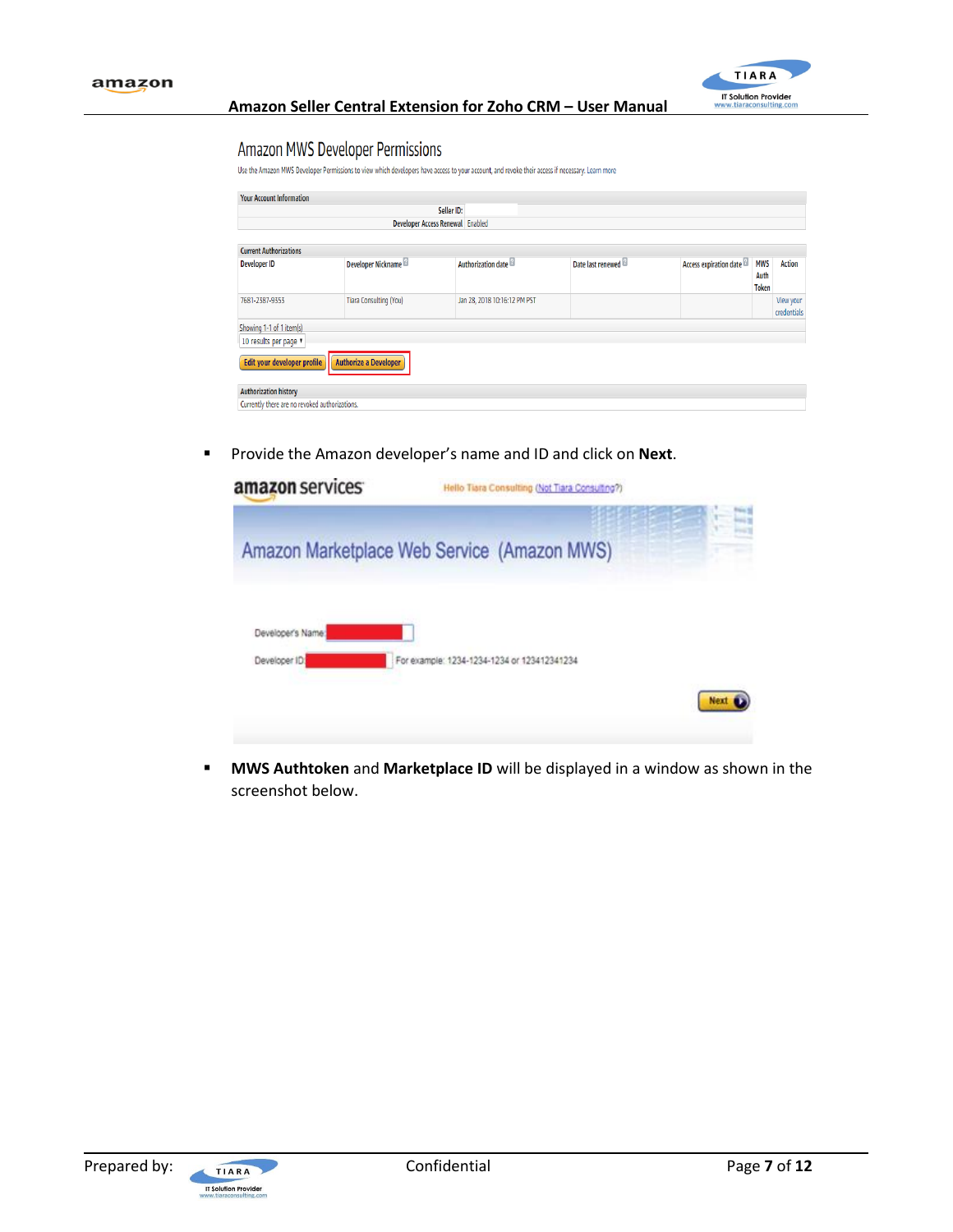

**Amazon Seller Central Extension for Zoho CRM – User Manual** amazon services Hello Tiara Consulting (Not Tiara Consulting?) Amazon Marketplace Web Service (Amazon MWS) Congratulations! Tiara Consulting can now access your Amazon Seller account with MWS These are your account identifiers, which Tiara Consulting will need to access your Amazon seller account. These are the only identifiers that you need to provide. You should not share additional credentials such as your username or password. You will need to register with Tiara Consulting and provide these identifiers before they can make Amazon MWS API calls on your behalf. Note: To help make sure your Amazon MWS authorizations are up to date, from time to time we may ask you to confirm the developers and applications you have authorized. You can learn more about our Developer Access Renewal program here. Seller account identifiers for Tiara Consulting



#### <span id="page-7-0"></span>1.3. Uninstall the Amazon Extension for Zoho CRM

Uninstalling this extension from Zoho CRM will delete all its associated data.

To uninstall Amazon Extension from Zoho CRM, please follow the below steps:

- Go to **Setup**  $\rightarrow$  **Marketplace**  $\rightarrow$  All  $\rightarrow$  **Installed tab**. All the installed extensions will be listed.
- Browse for *Amazon* and click on **Uninstall** link.
- Click **Okay** to confirm in the confirmation pop-up that follows. The extension will be uninstalled.

### <span id="page-7-1"></span>2. Sync Amazon Seller Central Account data's

By Installing the Amazon Extension in Zoho CRM, 'Sync Amazon Record' and 'Update Order Status' Scheduler will be added into your Zoho CRM account. Through this scheduler, we can sync all the Amazon seller account data into Zoho CRM account unidirectionally. This scheduling process is automated to run daily at 11.55 PM based on your local time zone.

#### <span id="page-7-2"></span>2.1. Manual Sync

If you want to sync the Amazon account data with Zoho CRM manually, please follow the below steps in Zoho CRM,

Go to Setup → Schedules (Under Automation) → Click 'Run Now' button in the scheduling function.

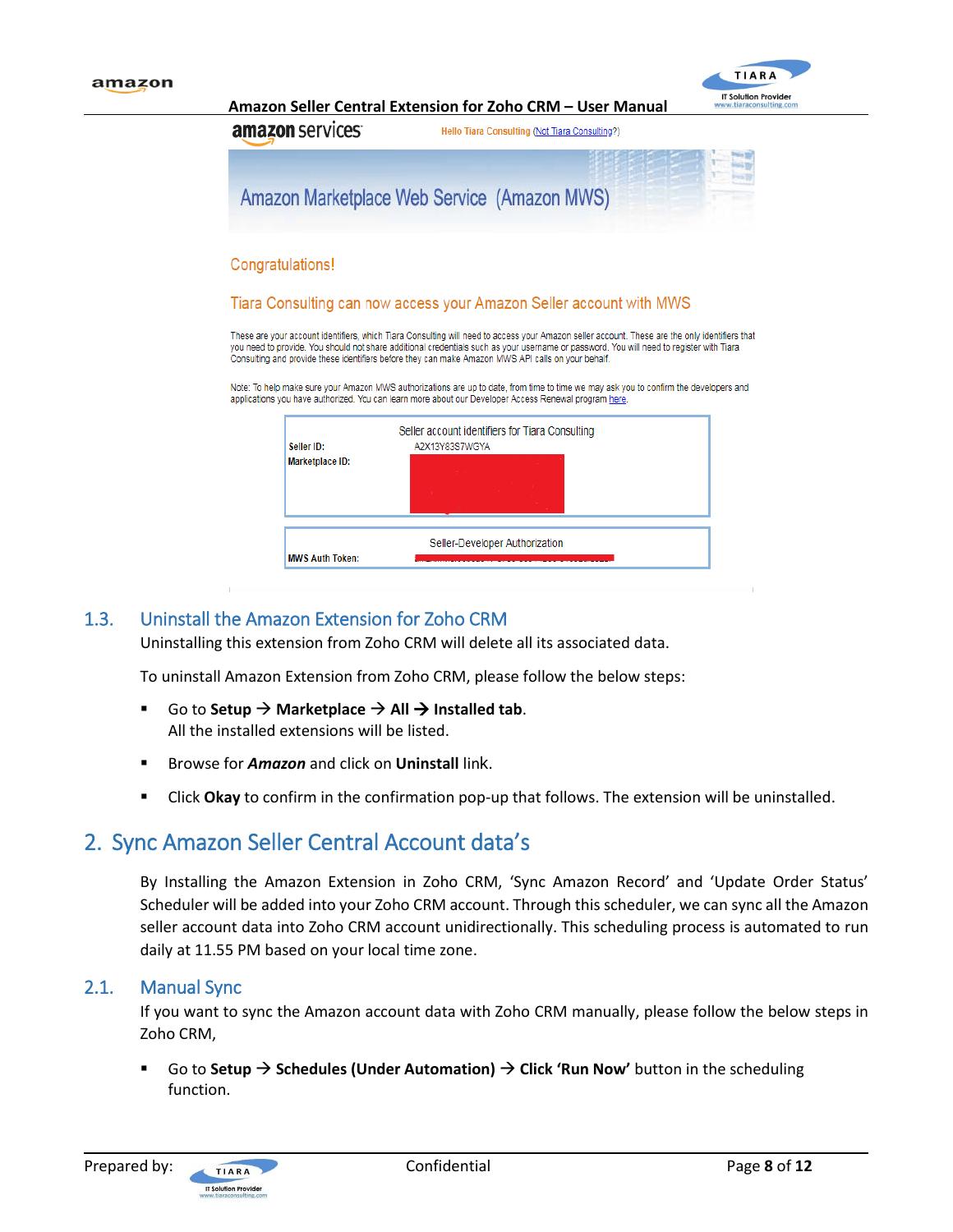

The above two schedulers will be allowed to manual sync the data two times per day. With the installation of the Amazon Extension in Zoho CRM, **"Amazon Sync History"** and **"Order History"** modules will be added in default. All the historical data of the extension will be maintained in the above two modules.

#### <span id="page-8-0"></span>2.2. Product

With the installation of the Amazon Extension, the following custom fields are created in the Products module.

| ❖<br>❖                  | <b>ASIN No (Amazon Seller Identification Number)</b><br><b>Currency Code</b> | ٠<br>٠                    | <b>Text Field</b><br><b>Text Field</b> |                        |
|-------------------------|------------------------------------------------------------------------------|---------------------------|----------------------------------------|------------------------|
| <b>Edit Product</b>     |                                                                              |                           | Save                                   | Save and New<br>Cancel |
| <b>Product Code</b>     |                                                                              | vengor <sub>Name</sub>    |                                        | 图                      |
| <b>Product Active</b>   | $\checkmark$                                                                 | Manufacturer              | -None- $\overline{\phantom{a}}$        |                        |
| <b>Product Category</b> | -None- $\overline{\phantom{a}}$                                              | <b>Sales Start Date</b>   | mm/dd/yyyy                             |                        |
| Sales End Date          | mm/dd/yyyy                                                                   | <b>Support Start Date</b> | mm/dd/ww                               |                        |
| <b>Support End Date</b> | mm/dd/yyyy                                                                   | <b>Currency Code</b>      |                                        |                        |
| <b>ASIN NO</b>          |                                                                              |                           |                                        |                        |
|                         |                                                                              |                           |                                        |                        |

Commission Rate

 $\boxplus$ 

| <b>ASIN No and Currency Code:</b> |  |
|-----------------------------------|--|

 $$0$ 

While scheduling or syncing the data manually from Amazon account to Zoho CRM, the Amazon products will be added in the products module and corresponding ASIN No and Currency Code will be added automatically to each product.

 $\hat{S}$  0

#### <span id="page-8-1"></span>2.3. Sales Order

**Price Information** 

**Unit Price** 

Tay

With the installation of the Amazon Extension, the following custom fields will be created in the Sales Order module.

❖ Order Type : Text Field

 $\mathbb{R}$ 

TIARA

**IT Solution Provider** v.tiaraco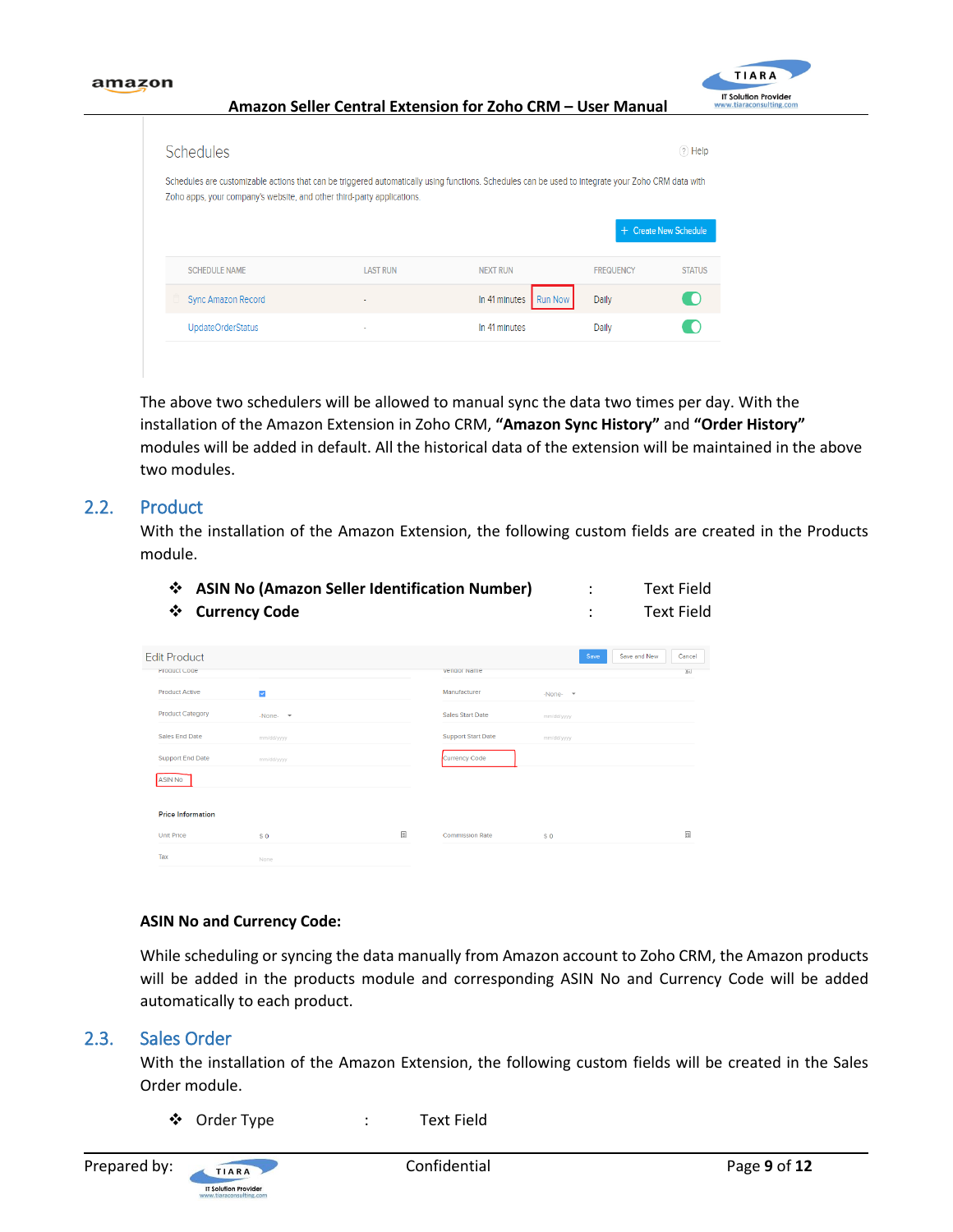

- ❖ Amazon Order Status : Text Field
- ❖ Sales Channel : Text Field
- ❖ Amazon Order ID : Text Field

| <b>Create Sales Order</b>  |                       |   |                       | Save                    | Save and New | Cancel     |
|----------------------------|-----------------------|---|-----------------------|-------------------------|--------------|------------|
| Sales Order Owner          | MPC Gokila -          |   | Deal Name             |                         |              | Ĝ          |
| Subject                    |                       |   | <b>Purchase Order</b> |                         |              |            |
| Customer No.               |                       |   | Due Date              | mm/dd/yyyy              |              |            |
| Quote Name                 |                       | B | <b>Contact Name</b>   |                         |              | 郾          |
| Pending                    |                       |   | <b>Excise Duty</b>    | \$                      |              | $\boxplus$ |
| Carrier                    | $FedEX$ $\rightarrow$ |   | <b>Status</b>         | $Create \triangleright$ |              |            |
| <b>Sales Commission</b>    | \$                    | 圖 | Amazon Order ID       |                         |              |            |
| <b>Account Name</b>        |                       | 醌 | Order Type            |                         |              |            |
| <b>Amazon Order Status</b> |                       |   |                       |                         |              |            |
| Sales Channel              |                       |   |                       |                         |              |            |

#### **Order Type, Order Status, Sales Channel and Amazon Order ID:**

While Scheduling or syncing manually, the Amazon seller account sales orders will be created in Sales Oder module of Zoho CRM.

#### <span id="page-9-0"></span>2.4. Contacts

With the installation of the Amazon Extension, the following fields are created in the Contacts module.

| ❖<br><b>Buyer Name</b><br>$\frac{1}{2}$<br>Amazon Order ID<br>$\frac{1}{2}$<br>Amazon Buyer Email | $\ddot{\phantom{a}}$<br>$\ddot{\phantom{a}}$ | <b>Text Field</b><br><b>Text Field</b><br><b>Text Field</b> |                           |                |                |        |
|---------------------------------------------------------------------------------------------------|----------------------------------------------|-------------------------------------------------------------|---------------------------|----------------|----------------|--------|
| <b>Create Contact</b>                                                                             |                                              |                                                             |                           | Save           | Save and New   | Cancel |
| Assistant                                                                                         |                                              |                                                             | Date of Birth             | mm/dd/yyyy     |                |        |
| <b>Reports To</b>                                                                                 |                                              |                                                             | <b>Asst Phone</b>         |                |                |        |
| Reporting To                                                                                      |                                              | $\mathbb{R}$                                                | <b>Email Opt Out</b>      | П              |                |        |
| <b>Buyer Name</b>                                                                                 |                                              |                                                             | Skype ID                  |                |                |        |
|                                                                                                   |                                              |                                                             | <b>Secondary Email</b>    |                |                |        |
|                                                                                                   |                                              |                                                             | Twitter                   | $\circledcirc$ |                |        |
|                                                                                                   |                                              |                                                             | Amazon Order ID           |                |                |        |
|                                                                                                   |                                              |                                                             | <b>Amazon Buyer Email</b> |                |                |        |
| <b>Address Information</b>                                                                        |                                              |                                                             |                           |                | Copy Address v |        |
| <b>Mailing Street</b>                                                                             |                                              |                                                             | <b>Other Street</b>       |                |                |        |

**IT Solution Provider**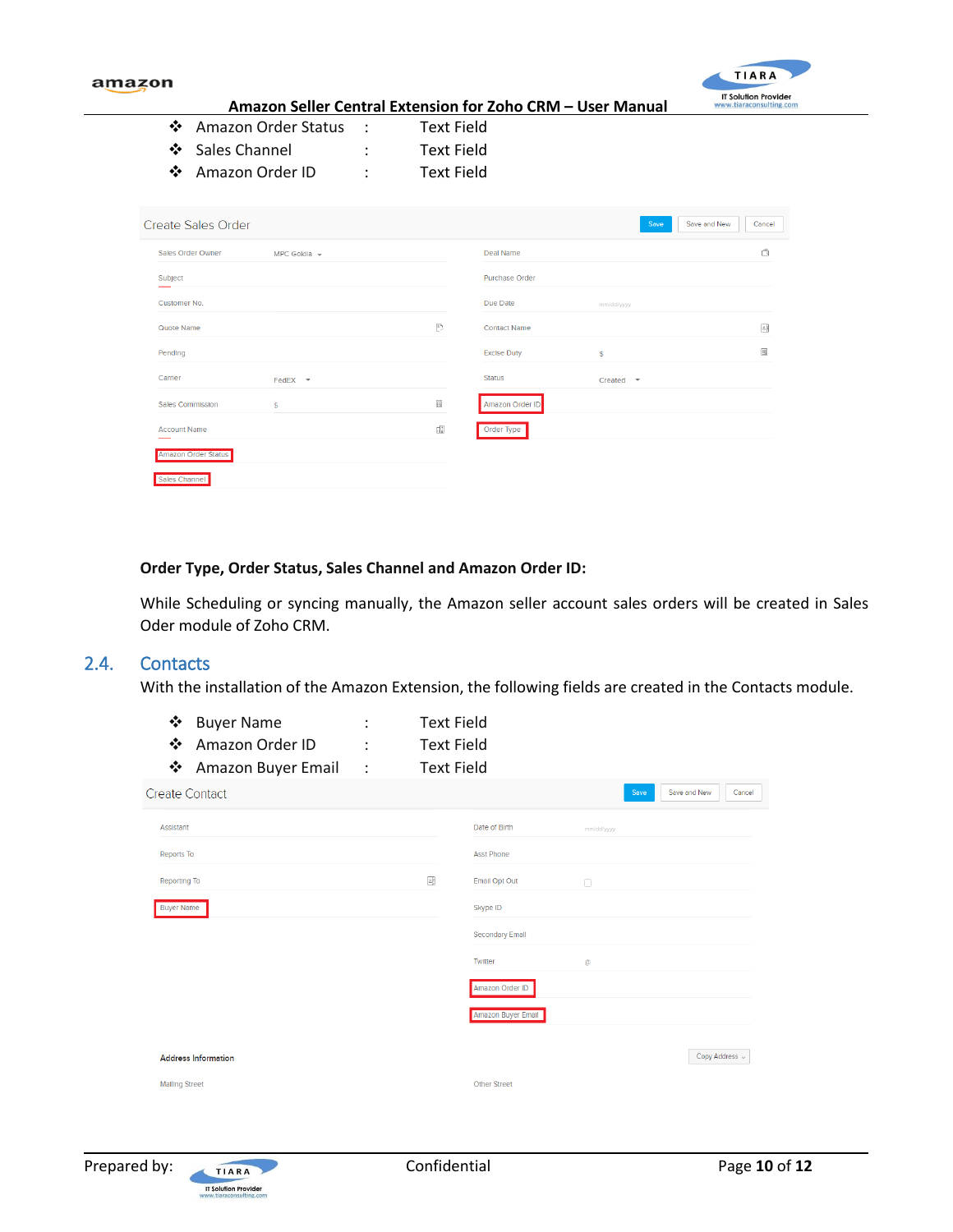

#### **Amazon Seller Central Extension for Zoho CRM – User Manual Buyer Name, Amazon Order ID and Amazon Buyer Email:**

By scheduling or syncing the data manually from Amazon account to Zoho CRM, the Amazon seller account customer records will be added to the 'Contacts' modules in Zoho CRM.

On every schedule function execution, the contacts, Sales Order and Products information will be created in the respective module. The run history will be maintained in the Amazon Sync History and Order History module. Notification on the Error Response/Syncing History/Exception Response will be sent to the Super Administrator of the Zoho CRM.

#### <span id="page-10-0"></span>2.5. Syncing History Response

On every successful execution of the Scheduling process, the corresponding status mail will be sent to the Super Administrator of the Zoho CRM. Below is the sample email for reference.

| ← ← → ■ Archive ■ Move > ■ Delete ■ Spam > ••• More >                      |                                    |  |  |
|----------------------------------------------------------------------------|------------------------------------|--|--|
| Amazon Sync History from 01-Aug-2018 12:00:00 to 07-Nov-2018 07:35:46      |                                    |  |  |
|                                                                            | amazon                             |  |  |
| Hi MPC Gokila,                                                             |                                    |  |  |
| The Amazon Sync History from 01-Aug-2018 12:00:00 to 07-Nov-2018 07:35:46. |                                    |  |  |
|                                                                            | <b>Amazon Sync History Details</b> |  |  |
| <b>Contact Creation</b>                                                    | 5                                  |  |  |
| <b>Contact Updation</b>                                                    | $\mathbf{0}$                       |  |  |
| Sales Order Creation                                                       | 22                                 |  |  |
| <b>Product Creation</b>                                                    | 4                                  |  |  |
| Product Updation                                                           | 17                                 |  |  |
|                                                                            |                                    |  |  |
| This is a system generated mail                                            |                                    |  |  |

#### <span id="page-10-1"></span>2.6. Exception Response/ Error Response

In case of any exception caused with the Amazon Seller Central credentials, the corresponding error message will be sent to the Super Administrator of the Zoho CRM.